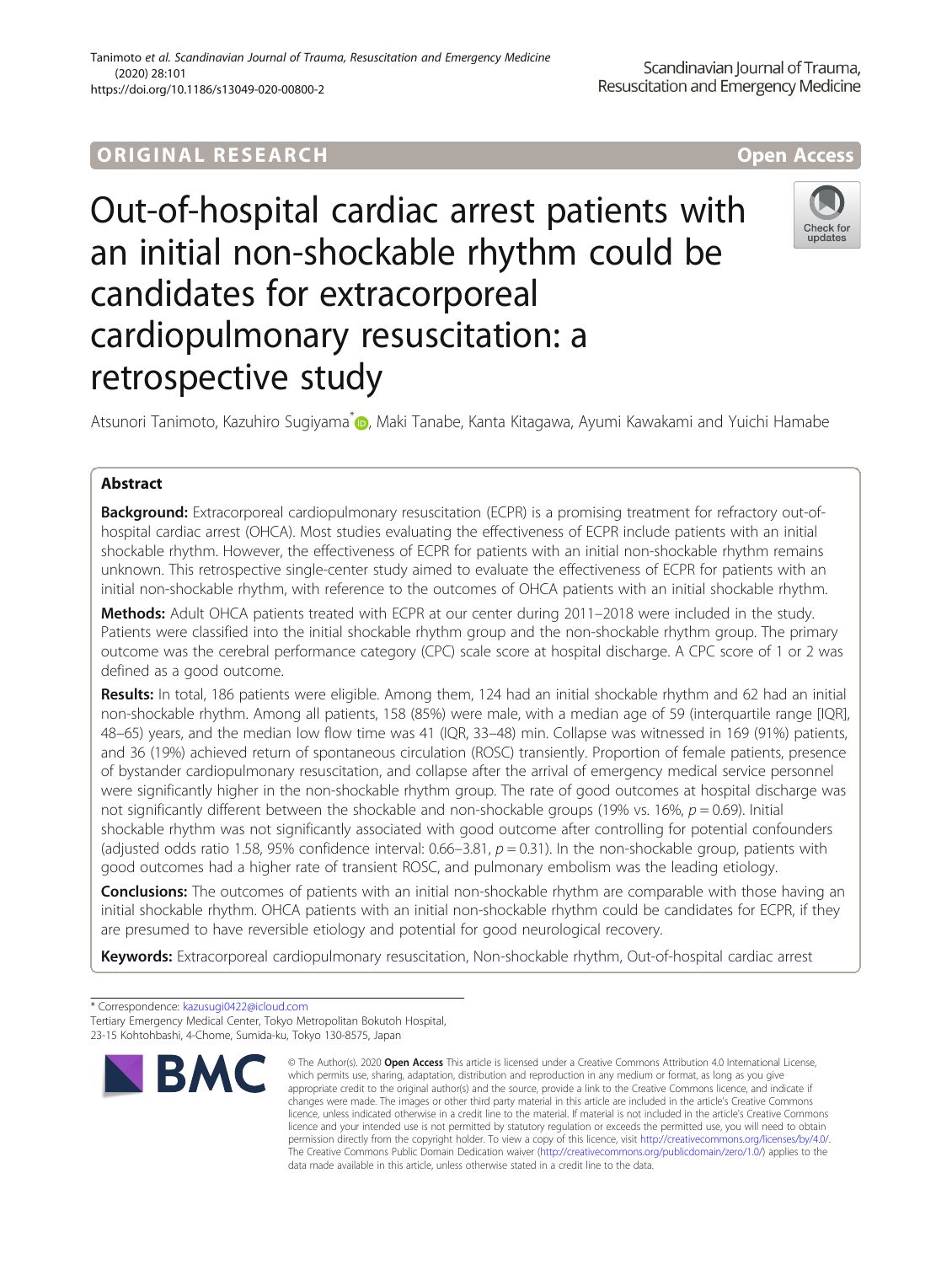# Background

Recently, extracorporeal cardiopulmonary resuscitation (ECPR) has been reported to be a promising treatment for refractory out-of-hospital cardiac arrest (OHCA) [\[1](#page-6-0)–[3\]](#page-6-0). In OHCA patients with an initial shockable rhythm, several studies have reported better survival and neurological outcome in patients treated with ECPR compared with conventional cardiopulmonary resuscitation (CCPR) [\[4,](#page-6-0) [5](#page-6-0)]. However, there are only few reports evaluating the efficacy of ECPR in OHCA patients with an initial non-shockable rhythm. For in-hospital cardiac arrest patients treated with ECPR, non-shockable rhythm is more frequent as the initial rhythm than shockable rhythm  $[6, 7]$  $[6, 7]$  $[6, 7]$  $[6, 7]$ . Even in OHCA patients, some case series have reported successful treatment with ECPR in selected etiologies such as pulmonary embolism and accidental hypothermia [\[8](#page-6-0), [9\]](#page-6-0). We hypothesized that the selected OHCA patients with initial nonshockable rhythm could be candidate for ECPR. This study aimed to evaluate the efficacy of ECPR in OHCA patients with an initial non-shockable rhythm, with reference to the outcomes of patients with an initial shockable rhythm at our center.

#### **Methods**

#### Patients

This retrospective study included OHCA patients who were treated with ECPR at the tertiary emergency care center of Tokyo Metropolitan Bokutoh Hospital between January 2011 and December 2018. Patients aged below 18 years were excluded from the study. The patients were classified into two groups according to the initial rhythm: the shockable rhythm group and the nonshockable rhythm group. Data of the baseline demographic and clinical characteristics of the patients were obtained from patient's medical records, and the timing of pre-hospital events was recorded according to the reports of emergency medical service (EMS) personnel. The institutional review board of Tokyo Metropolitan Bokutoh Hospital approved the study (institutional approval reference number 02–003), which complied with the tenets of the Declaration of Helsinki. The requirement for informed consent was waived owing to the retrospective design of the study.

# Protocol for ECPR and post-cardiac arrest care

In Japan, EMS personnel are required to transport every OHCA patient to a hospital performing cardiopulmonary resuscitation. They are permitted to perform defibrillation and advanced airway placement (e.g., use of tracheal intubation and supraglottic devices) and administer adrenaline, where indicated.

The indications for ECPR at our institution are as follows: (i) OHCA patients aged ≤65 years with an initial shockable rhythm and witness and (ii) OHCA patients aged ≤70 years with presumed reversible etiology who collapsed after the arrival of EMS personnel. In this case, any initial rhythm was acceptable, and the reversibility of the etiology was speculated based on the medical history and symptoms recorded by EMS personnel. Patients with very long transfer times and terminal illnesses were excluded. The implementation of ECPR was decided at the discretion of the individual emergency physician. Therefore, some cases did not meet the rigid indications.

ECPR was implemented immediately after the patients' arrival at the emergency room. In all cases, we selected the ipsilateral or contralateral femoral vein and artery for insertion of venous and arterial cannulas. Further, 16-French (Fr) and 22-Fr cannulas were chosen for femoral artery and vein, respectively. Cannulation was performed percutaneously using the Seldinger technique under ultrasonic guidance. When our emergency room was renovated in August 2014, an interventional radiology-computed tomography (CT) system was installed [[10\]](#page-6-0). Before this (until July 2014), a cannula was placed under ultrasonic guidance only, and after August 2014, cannulas were placed under both ultrasonic and fluoroscopic guidance. The extracorporeal membrane oxygenation (ECMO) circuit, consisting of a centrifugal pump, a hollow fiber oxygenator (MERA CPB circuit; Senko Medical Instrument Mfg. Co. Ltd., Tokyo, Japan, or Capiox EBS; Terumo Corporation, Tokyo, Japan), and a heparin-coated surface circuit, was primed using normal saline with 3000 units of heparin. After the successful insertion of the venous and arterial cannulas, the ECMO circuit was connected and the ECMO pump flow was set at 4 L/min initially. After the initiation of ECMO, a 4-Fr sheath was placed in the superficial femoral artery to prevent distal limb ischemia. The conventional cardiopulmonary resuscitation was performed parallel to the cannulation until efficient ECMO pump flow was achieved.

After the initiation of ECMO, all patients were resuscitated according to the recommendations at each period [[11](#page-6-0)–[14](#page-6-0)]. They received appropriate amounts of fluid or vasopressors to maintain the mean blood pressure above 65 mmHg and were placed under ventilation to maintain normocarbia and adequate oxygenation. Patients in whom cardiac etiology was suspected underwent coronary angiography (CAG) and percutaneous coronary intervention, if indicated. Patients who remained comatose after ECMO initiation were treated with targeted temperature management at 34 °C for 24 h and subsequently rewarmed to 36 °C for the next 12 h using a heat exchanger in the circuit.

Neurological outcomes were predicted according to the results of clinical examinations performed at least 72 h after the return of spontaneous circulation (ROSC) and of brain CT. Neurological outcomes were predicted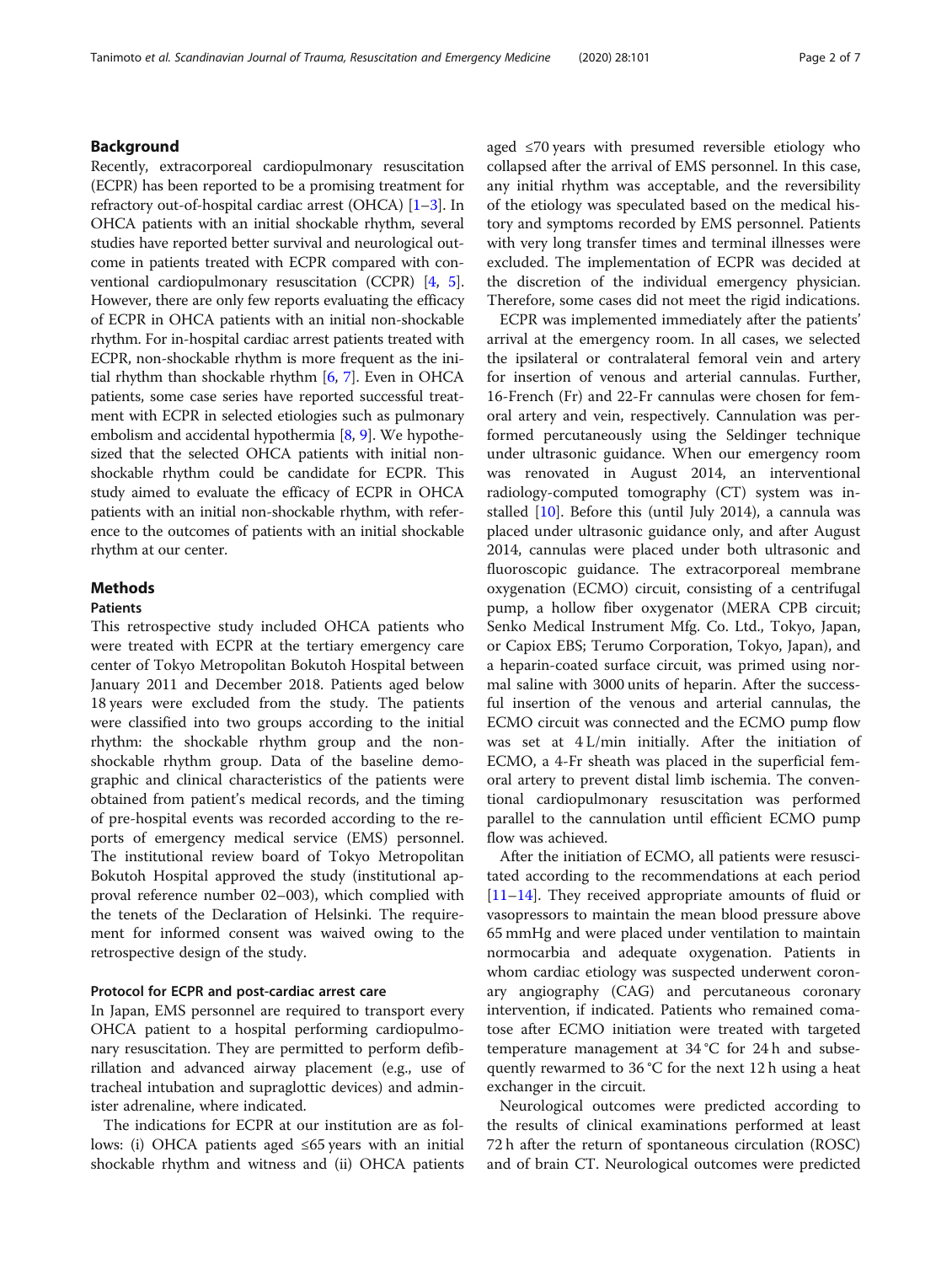as poor when (1) a patient remained unconscious for at least 72 h post-ROSC with a Glasgow Coma Scale motor response score of  $\leq$ 2; (2) there was no pupillary reflex; and (3) diffuse anoxic injury was recognized post-ROSC or during follow-up brain CT (on days 4–5) [[12](#page-6-0), [14](#page-6-0)]. Even in these patients, we did not withdraw treatment, and ongoing life-sustaining measures were retained. However, additional aggressive treatment modalities such as hemodialysis and additional mechanical circulatory support devices were withheld.

## **Outcomes**

The cerebral performance category (CPC) scale was used to assess the outcomes of neurological function at hospital discharge [\[15\]](#page-6-0), and this was the primary outcome. The CPC scale ranges from 1 to 5 with 1 representing intact function and 5 representing brain death. The outcome of neurological function was considered good if the CPC score was 1 or 2, and poor if the CPC score was 3–5. The CPC scores were determined by reviewing the report from the rehabilitation department.

## Statistical analysis

Continuous variables were reported as medians with interquartile ranges (IQRs), and dichotomous variables were reported as numbers with percentages. Univariate analysis was performed using Fisher's exact test for categorical variables and the Mann-Whitney U test for continuous variables. All reported p-values were two-tailed, and values less than 0.05 were considered to indicate statistical significance.

First, the rate of good neurological outcome was compared between the shockable and non-shockable rhythm groups. A multivariate logistic regression analysis was then performed to evaluate the association between the initial rhythm and good neurological outcomes to control for potential confounders. We selected potential confounders that appeared to be clinically important by referring to those used in previous studies (age, bystander CPR, witness, low flow time, and transient ROSC) [\[16](#page-6-0)].

Second, the background characteristics of the patients were compared between those with good and poor neurological outcomes in the non-shockable group.

All statistical analyses were performed using EZR (Saitama Medical Center, Jichi Medical University, Saitama, Japan) [[17\]](#page-6-0), which is a graphical user interface for R (The R Foundation for Statistical Computing, Vienna, Austria).

## Results

A total of 5203 OHCA patients were transferred to our center during the study period. Of them, 187 were treated with ECPR for refractory cardiac arrest. One patient aged below 18 years was excluded, and a total of 186 patients were eligible for the study. Among them, 124 patients had an initial shockable rhythm and 62 patients had an initial non-shockable rhythm (Fig. 1).

The background characteristics of all patients and patients in each group are shown in Table [1](#page-3-0). Of the total 186 patients, 158 (85%) were male, with a median age of 59 (IQR, 48–65) years. Collapse was witnessed in 169 (91%) patients, and 119 (64%) patients received bystander CPR. Fifty-five (30%) patients collapsed after the arrival of EMS personnel. Median low flow time was 41 (IQR 33–48) min. Thirty-six patients (19%) achieved ROSC transiently and collapsed again during the period between the collapse and the initiation of ECMO.

The proportion of female patients, presence of bystander CPR, and collapse after the arrival of EMS

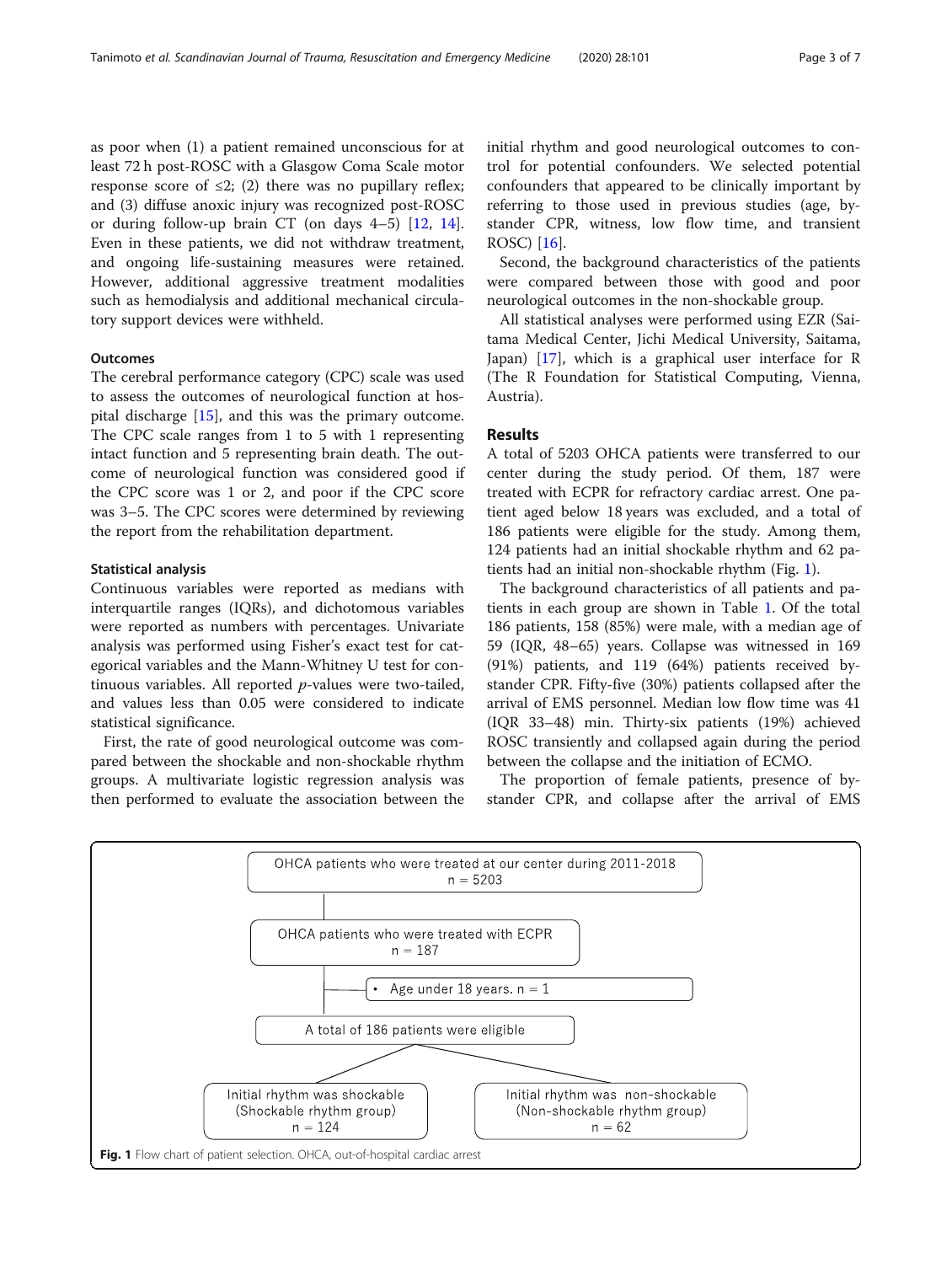|                                                   | All patients | Non-shockable rhythm | Shockable rhythm | p-value |
|---------------------------------------------------|--------------|----------------------|------------------|---------|
|                                                   | $n = 186$    | $n = 62$             | $n = 124$        |         |
| Age, median (IQR)                                 | 59 (48, 65)  | 60 (49, 66)          | 58 (46, 65)      | 0.24    |
| Sex, male, n (%)                                  | 158 (85)     | 46 (74)              | 112 (90)         | < 0.01  |
| Witness, n (%)                                    | 169 (91)     | 59 (95)              | 110 (89)         | 0.19    |
| Bystander CPR, n (%)                              | 119 (64)     | 51 (82)              | 68 (55)          | < 0.01  |
| Cardiac arrest after EMS personnel arrival, n (%) | 55 (30)      | 41 (66)              | 14(11)           | < 0.01  |
| Low flow time, median (IQR)                       | 41 (33, 48)  | 40 (31, 51)          | 41 (34, 48)      | 0.84    |
| Transient ROSC, n (%)                             | 36 (19)      | 12 (19)              | 24 (19)          |         |
| Etiology, n (%)                                   |              |                      |                  | 0.06    |
| Acute coronary syndrome                           | 77(41)       | 22 (36)              | 55 (44)          |         |
| Vasospastic angina                                | 5(3)         | 2(3)                 | 3(2)             |         |
| Idiopathic ventricular fibrillation               | 42 (23)      | 1(2)                 | 41 (33)          |         |
| Cardiomyopathy                                    | 16(9)        | 4(6)                 | 12(10)           |         |
| Pulmonary embolism                                | 10(5)        | 9(15)                | 1(1)             |         |
| Accidental hypothermia                            | 3(2)         | 2(3)                 | 1(1)             |         |
| Aortic dissection                                 | 11(6)        | 6(10)                | 5(4)             |         |
| Respiratory failure                               | 7(4)         | 7(11)                | $\mathbf 0$      |         |
| Others                                            | 15(8)        | 9(15)                | 6(5)             |         |
| Coronary angiography                              | 137 (74)     | 31 (50)              | 106 (86)         | < 0.01  |

## <span id="page-3-0"></span>Table 1 Characteristics of all patients and each group

CPR cardiopulmonary resuscitation, EMS emergency medical service, IQR interquartile range, ROSC return of spontaneous circulation

personnel were significantly higher in the non-shockable rhythm group. Low flow time was not significantly different. In the shockable rhythm group, the most frequent etiology of cardiac arrest was acute coronary syndrome (ACS) (55 patients), followed by idiopathic ventricular fibrillation (41 patients) and cardiomyopathy (12 patients). In the nonshockable rhythm group, the most frequent etiology was also ACS (22 patients), followed by pulmonary embolism (nine patients), and respiratory failure (seven patients). CAG was performed more frequently in the shockable rhythm group than in the non-shockable rhythm group.

Among all patients, 55 (30%) survived to hospital discharge, and 34 (18%) had good neurological outcomes at hospital discharge. The rate of good neurological outcomes at hospital discharge was not significantly different between the shockable and non-shockable rhythm groups (19% vs. 16%,  $p = 0.69$ ). Additionally, the rate of survival at hospital discharge was not different between the two groups (33% vs. 23%,  $p = 0.17$ ) (Table 2).

After controlling for potential confounders, we found that the adjusted odds ratio of the initial shockable rhythm as compared to that of the non-shockable rhythm for good neurological outcomes was 1.58 (95% confidence interval:  $0.66-3.81$ ,  $p = 0.31$ ). In this model, the presence of bystander CPR and transient ROSC was significantly associated with good neurological outcomes (Table [3\)](#page-4-0).

In the non-shockable group, patients with good neurological outcomes were predominantly female, with a higher rate of transient ROSC than that in those with poor neurological outcomes. Pulmonary embolism was the most frequent etiology in patients with good neurological outcomes (Table [4](#page-4-0)).

# **Discussion**

In the present study, the outcomes of patients with an initial non-shockable rhythm were compared with those of patients with an initial shockable rhythm among all

#### Table 2 Outcomes of all patients and each group

|                                     | All patients | Non-shockable rhythm | Shockable rhythm | p-value |
|-------------------------------------|--------------|----------------------|------------------|---------|
|                                     | $n = 186$    | $n = 62$             | $n = 124$        |         |
| Survival, n (%)                     | 55 (30)      | 14 (23)              | 41 (33)          | 0.17    |
| Good neurological outcome, n (%)    | 34 (18)      | 10(16)               | 24 (19)          | 0.69    |
| Successful weaning from ECMO, n (%) | 86 (46)      | 26(42)               | 60 (48)          | 0.44    |

ECMO extracorporeal membrane oxygenation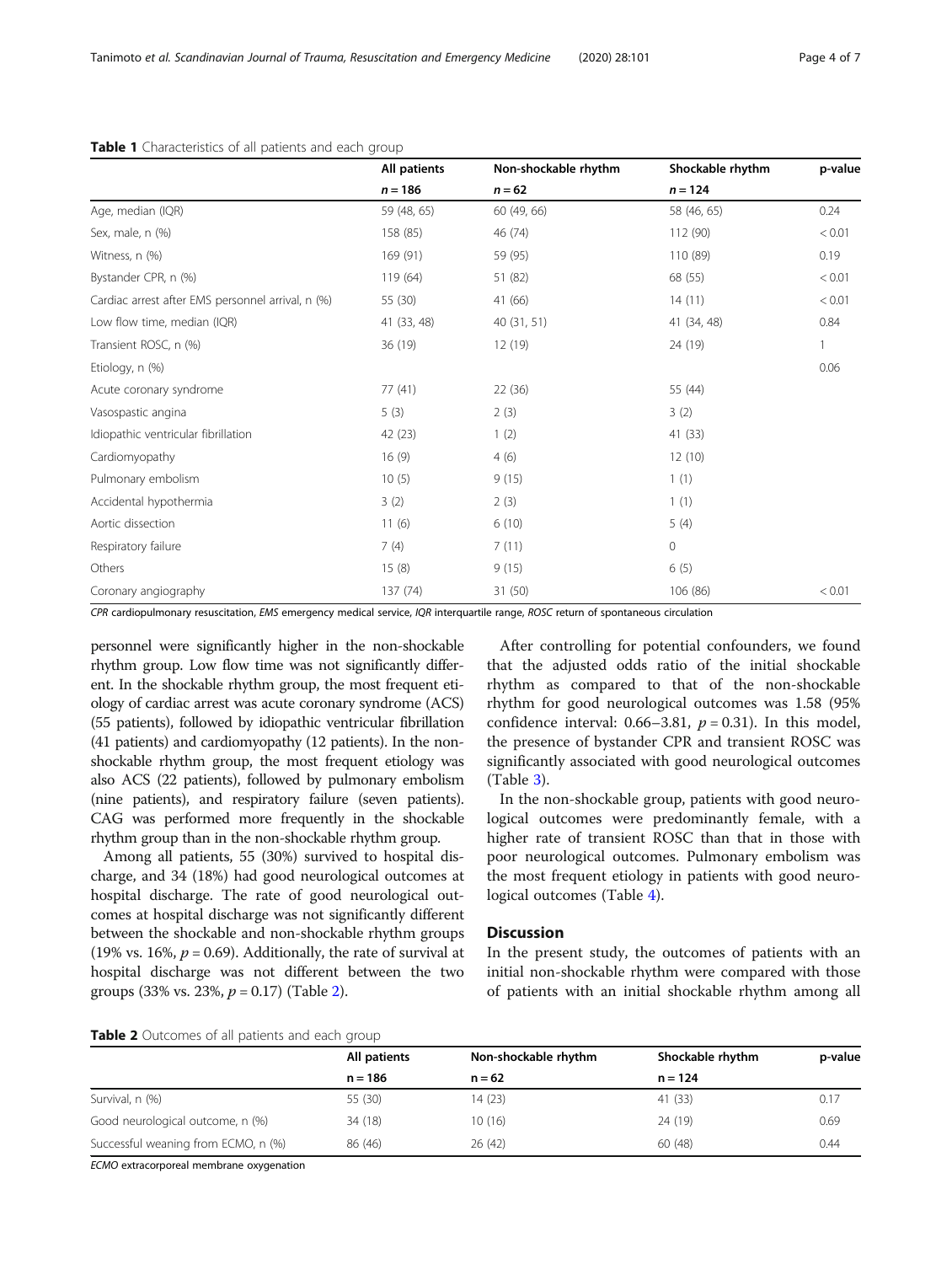|                          | Adjusted<br>odds ratio | 95% confidence<br>interval | p-value |
|--------------------------|------------------------|----------------------------|---------|
| Initial shockable rhythm | 1.58                   | $0.66 - 3.81$              | 0.31    |
| Age                      | 0.99                   | $0.97 - 1.03$              | 0.97    |
| <b>Bystander CPR</b>     | 3.6                    | $1.30 - 9.95$              | 0.01    |
| I ow flow time           | 0.97                   | $0.94 - 1.01$              | 0.1     |
| Witness                  | 1.19                   | $0.23 - 6.23$              | 0.84    |
| Transient ROSC           | 5.04                   | $2.12 - 12.00$             | < 0.01  |

<span id="page-4-0"></span>Table 3 Multivariate logistic regression analysis of the prognostic factors of good neurological outcomes

CPR cardiopulmonary resuscitation, ROSC return of spontaneous resuscitation

patients treated with ECPR at our center. We found that the initial rhythm was not significantly associated with neurological outcome, and the neurological outcome of the non-shockable group was almost comparable with that of the shockable rhythm group. In the nonshockable rhythm group, pulmonary embolism was the leading etiology in patients with good neurological outcome, and the rate of transient ROSC during resuscitation was higher in patients with good neurological outcomes.

In the last decade, several studies have reported the efficacy of ECPR in patients with refractory OHCA. Most of these studies included patients with an initial rhythm of ventricular fibrillation or ventricular tachycardia [\[1](#page-6-0), [2](#page-6-0), [4,](#page-6-0) [18\]](#page-6-0). In another study evaluating the factors associated with good outcomes, the initial shockable rhythm has been reported to be a significant predictor of good outcome [\[19](#page-6-0)]. In patients with refractory cardiac arrest, the reversibility of both cardiac and brain function is the major determinant of the prognosis. OHCA patients with an initial shockable rhythm are more likely to have reversible etiology such as ACS. The leading cause of refractory ventricular fibrillation is reported to be ACS in most studies [\[4](#page-6-0), [18](#page-6-0)]. Furthermore, sudden onset of lethal arrhythmia is commonly noted; therefore, normal cerebral perfusion and oxygenation were generally maintained prior to the event. This is considered an important factor contributing to good prognosis in patients with an initial shockable rhythm. Generally, OHCA patients with non-shockable rhythm had poor outcomes compared with those having shockable rhythm [[20\]](#page-6-0). They tend to have various etiologies refractory to treatment, often experiencing the symptomatic period preceding the cardiac arrest, and they might suffer from shock or hypoxia before collapsing. These factors lead to the difficulty in treating the underlying etiology and achieving brain recovery when performing ECPR in patients with an initial non-shockable rhythm. However, several case reports have reported the efficacy of ECPR in OHCA patients with non-shockable rhythm. Patients with accidental hypothermia or pulmonary embolism have been reported to be treated successfully in these case reports [\[8](#page-6-0), [9,](#page-6-0) [21](#page-6-0)–[23\]](#page-6-0). Bunya et al. reported two cases of refractory cardiac arrest with an initial nonshockable rhythm and agonal respiration at the

| Table 4 Background characteristics of the patients with good and poor neurological outcomes in the non-shockable group |  |  |  |  |
|------------------------------------------------------------------------------------------------------------------------|--|--|--|--|
|------------------------------------------------------------------------------------------------------------------------|--|--|--|--|

|                                     | Good neurological outcome | Poor neurological outcome | p -value |
|-------------------------------------|---------------------------|---------------------------|----------|
|                                     | $n = 10$                  | $n = 52$                  |          |
| Age, median (IQR)                   | 62 (54, 65)               | 59 (49, 66)               | 0.66     |
| Sex, male, n (%)                    | 4(40)                     | 42 (81)                   | 0.01     |
| Low flow time, median (IQR)         | 33 (26, 45)               | 42 (32, 52)               | 0.24     |
| Transient ROSC, n (%)               | 5(50)                     | 7(14)                     | 0.02     |
| Initial rhythm, n (%)               |                           |                           |          |
| PEA                                 | 9(90)                     | 44 (85)                   |          |
| Asystole                            | 1(10)                     | 8(15)                     |          |
| Etiology, n (%)                     |                           |                           | 0.06     |
| Acute coronary syndrome             | 2(20)                     | 20(39)                    |          |
| Vasospastic angina                  | 1(10)                     | 1(2)                      |          |
| Idiopathic ventricular fibrillation | 0                         | 1(2)                      |          |
| Cardiomyopathy                      | 1(10)                     | 3(6)                      |          |
| Pulmonary embolism                  | 4(40)                     | 5(10)                     |          |
| Accidental hypothermia              | 1(10)                     | 1(2)                      |          |
| Aortic dissection                   | 0                         | 6(12)                     |          |
| Respiratory failure                 | 1(10)                     | 6(12)                     |          |
| Others                              | 0                         | 9(17)                     |          |

IQR interquartile range, ROSC return of spontaneous resuscitation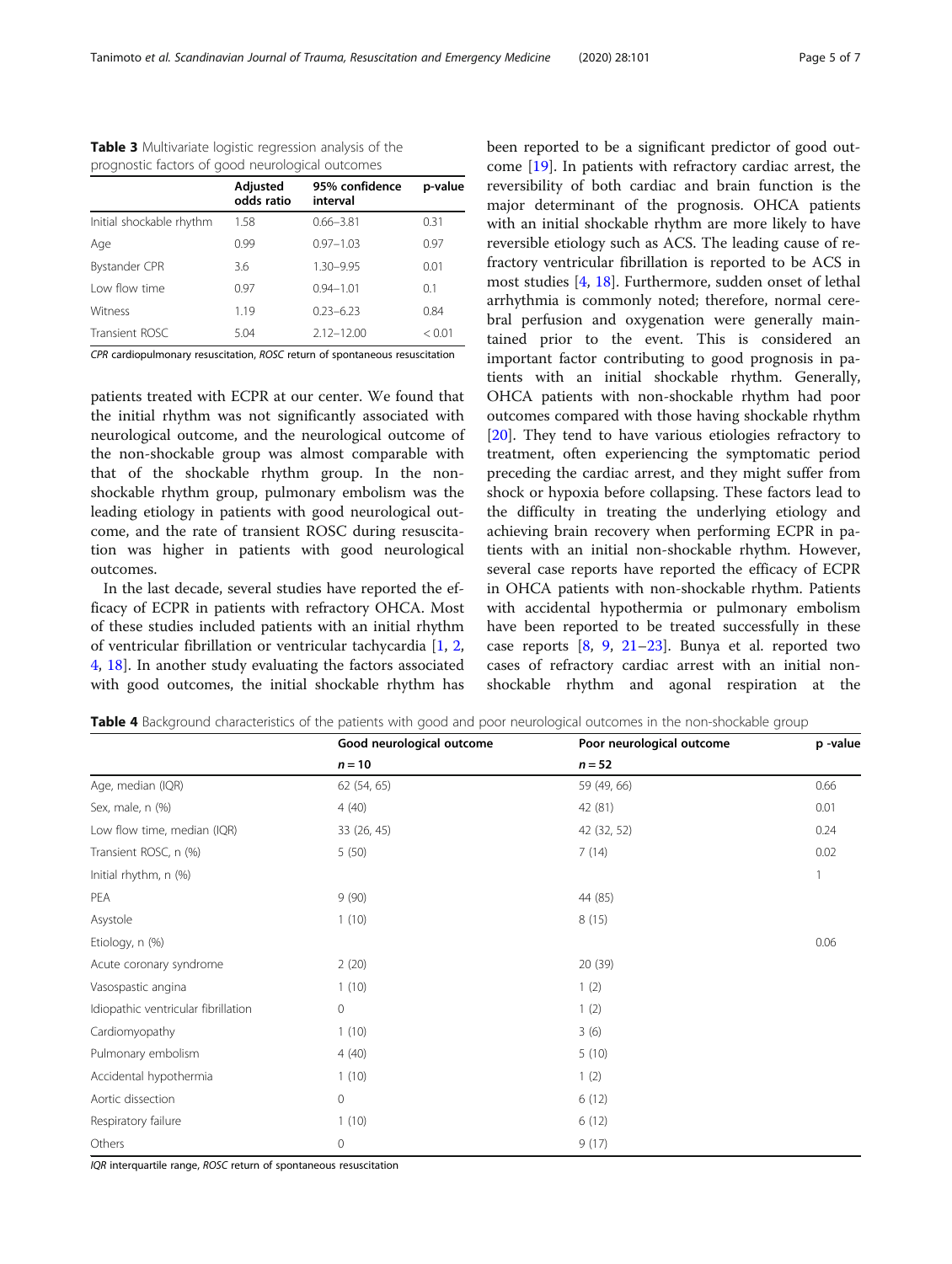presentation. Both patients were treated with ECPR and had good neurological outcomes [\[24\]](#page-6-0). The results of the present study and the case series show that the initial non-shockable rhythm alone might not fully dismiss the possibility of ECPR in OHCA patients. If the patients had a reversible etiology and potential for good brain recovery, then the indication of ECPR even in those with non-shockable rhythm should be considered.

In the non-shockable rhythm group, patients with good neurological outcome had a higher rate of transient ROSC. The transient ROSC between the collapse and the initiation of ECMO might shorten the actual low flow time and lessen anoxic brain injury. Furthermore, pulmonary embolism is the leading etiology among patients with good outcome. Pulmonary embolism causes acute right heart failure, and veno-arterial ECMO could be a highly effective treatment for this condition [[25](#page-6-0), [26\]](#page-6-0). The results of our study emphasize the importance of appropriate etiologic diagnosis and the prediction of the potential for good brain recovery during cardiac arrest.

It is very challenging to diagnose the etiology of OHCA during cardiopulmonary resuscitation (CPR). The efficacy of point-of-care ultrasonography has been emphasized in patients during cardiac arrest. Cardiac tamponade, pulmonary embolism, and ACS could be diagnosed with this method [\[27](#page-6-0)]. However, the evaluation of potential for brain function recovery during CPR is further challenging. There are some promising physiological parameters such as presence of agonal breathing [[28\]](#page-6-0), regional cerebral oxygen saturation [[29\]](#page-6-0), and quantitative pupillometry [[30\]](#page-6-0) that have been reported to be associated with the neurological outcome and might indicate the residual function of the brain. These diagnostic methods and neurological physiological parameters during CPR should be investigated in future studies to establish the appropriate indication criteria for ECPR beyond the initial rhythm and to improve the effectiveness of ECPR.

There are several important limitations to this study. First, this was a retrospective single-center study with a small sample size, and the statistical power was limited. Second, the indication of ECPR at our center for patients with non-shockable rhythm is relatively limited, which includes only patients who collapse after the arrival of EMS personnel and are speculated to have treatable etiology estimated from the symptom before collapse. This protocol aimed to shorten the low flow time and to obtain a more precise patient history at the scene. However, one-third of patients actually collapsed before the arrival of EMS personnel because the final decision was at the discretion of the attending physician. As a result, there was no significant difference in the low flow time between patients with shockable rhythm and those with non-shockable rhythm. The results of this study emphasize the importance of patient selection but do not demonstrate the efficacy of ECPR in unselected patients with an initial non-shockable rhythm. Third, neurological outcomes were evaluated only at the time of hospital discharge, and long-term outcomes were not evaluated. We evaluated the CPC score as the scale of neurological outcome, and this was rated according to the report of the rehabilitation department. Interestingly, this score has shown interrater variability [[31](#page-6-0)]; however, as it was not evaluated in this study, this may be considered as a limitation. Fourth, the outcome of ECPR in patients with OHCA is influenced by the system of emergent medical services and pre-hospital treatment. Therefore, the results of this study could not be generally applied to various clinical settings. Finally, the costeffectiveness of the method was not evaluated in this study. Some studies reported that ECPR could be costeffective, particularly in patients with an initial shockable rhythm [\[32](#page-6-0)–[34\]](#page-6-0). The cost-effectiveness of ECPR in patients with non-shockable rhythm should be evaluated in future studies.

# Conclusions

Among the OHCA patients treated with ECPR at our center, the outcomes of patients with an initial nonshockable rhythm were comparable to those of patients with an initial shockable rhythm. OHCA patients with an initial non-shockable rhythm could be considered as candidates for ECPR, if they are presumed to have reversible etiology and the potential for good neurological recovery. Further studies focusing on the diagnosis and prognostication during cardiac arrest are needed.

#### Abbreviations

ACS: Acute coronary syndrome; CAG: Coronary angiography; CCPR: Conventional cardiopulmonary resuscitation; CPC: Cerebral performance category; CPR: Cardiopulmonary resuscitation; CT: Computed tomography; ECPR: Extracorporeal cardiopulmonary resuscitation; ECMO: Extracorporeal membrane oxygenation; EMS: Emergency medical service; IQRs: Interquartile range; OHCA: Out-of-hospital cardiac arrest; ROSC: Return of spontaneous circulation

#### Acknowledgements

Not applicable.

#### Authors' contributions

AT conceptualized and designed the study and critically revised the article for important intellectual content. KS, MT, KK, and AK collected and assembled the data. YH revised the article. All authors read and approved the final version of the manuscript.

#### Funding

No funding was received for this research from any source.

#### Availability of data and materials

The datasets used and/or analyzed during the current study are available from the corresponding author on reasonable request.